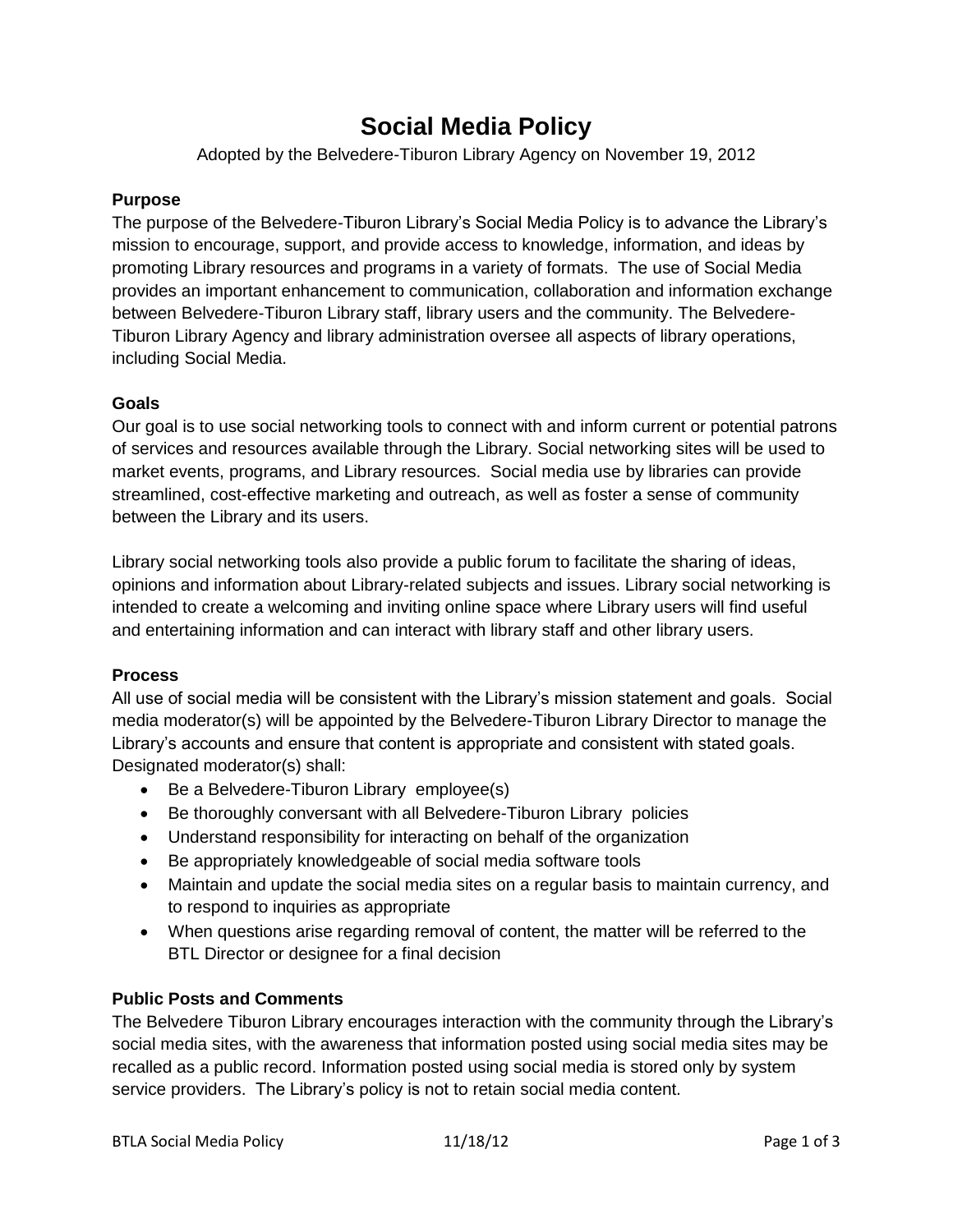An original post is content written by a public user or staff member on BTL social media sites. A comment is a response, by a public user, to an original post. All users can add posts or comments, but all content will be moderated by Belvedere-Tiburon Library social media moderators and administrators with the following guidelines:

- Commentary, opinion, and reaction to posts are welcome, and are consistent with BTL's commitment to reaching out to its patrons.
- Comments posted to the BTL sites should be relevant to the topic under discussion or the Library's mission.
- Original posts should contain content that is original, copyright-free and relevant to the mission of the Library.
- Original posts should not promote interests outside of the scope of the Library's mission.
- Original posts for a user's own personal gain or self-promotion are considered inappropriate and will be removed.
- Comments and original posts must refrain from including personal views and opinions on such sensitive topics as politics, religion, etc.
- Links to related posts are acceptable, but posters must also contribute original content rather than reposting entire items from blogs or lists.
- Other unaccepted content includes (adapted with permission (3/7/07) from [Computerworld's blog comments policy\)](http://blogs.computerworld.com/commentspolicy):
	- o Potentially libelous comments
	- $\circ$  Content that promotes, fosters or perpetuates discrimination on the basis of race, creed, color, age, religion, gender, marital status, status with regard to public assistance, national origin, physical or mental disability or sexual orientation
	- o Profane language or content
	- o Conduct or encouragement of illegal activity
	- o Sexual content or links to sexual content
	- o Personal attacks, insults, or threatening language
	- $\circ$  Content that violates a legal ownership interest of any other party
	- o Private or personal information published without consent
	- o Comments substantially unrelated to the topic of the forum
	- o Commercial promotions or spam
	- o Hyperlinks to material that is not directly related to the discussion
	- $\circ$  Information that may compromise the safety of security of the public or public systems

The Belvedere-Tiburon Library reserves the right to remove a comment or original post at any time. After a warning for inappropriate comments or posts, the Belvedere-Tiburon Library reserves the right to permanently block a user from posting to the BTL Social Media sites.

## **Social Media Policy for Staff Members**

Employees may choose to express themselves by posting personal information on Web sites, blogs, other social networking sites or chat rooms on the employee's own time. The library